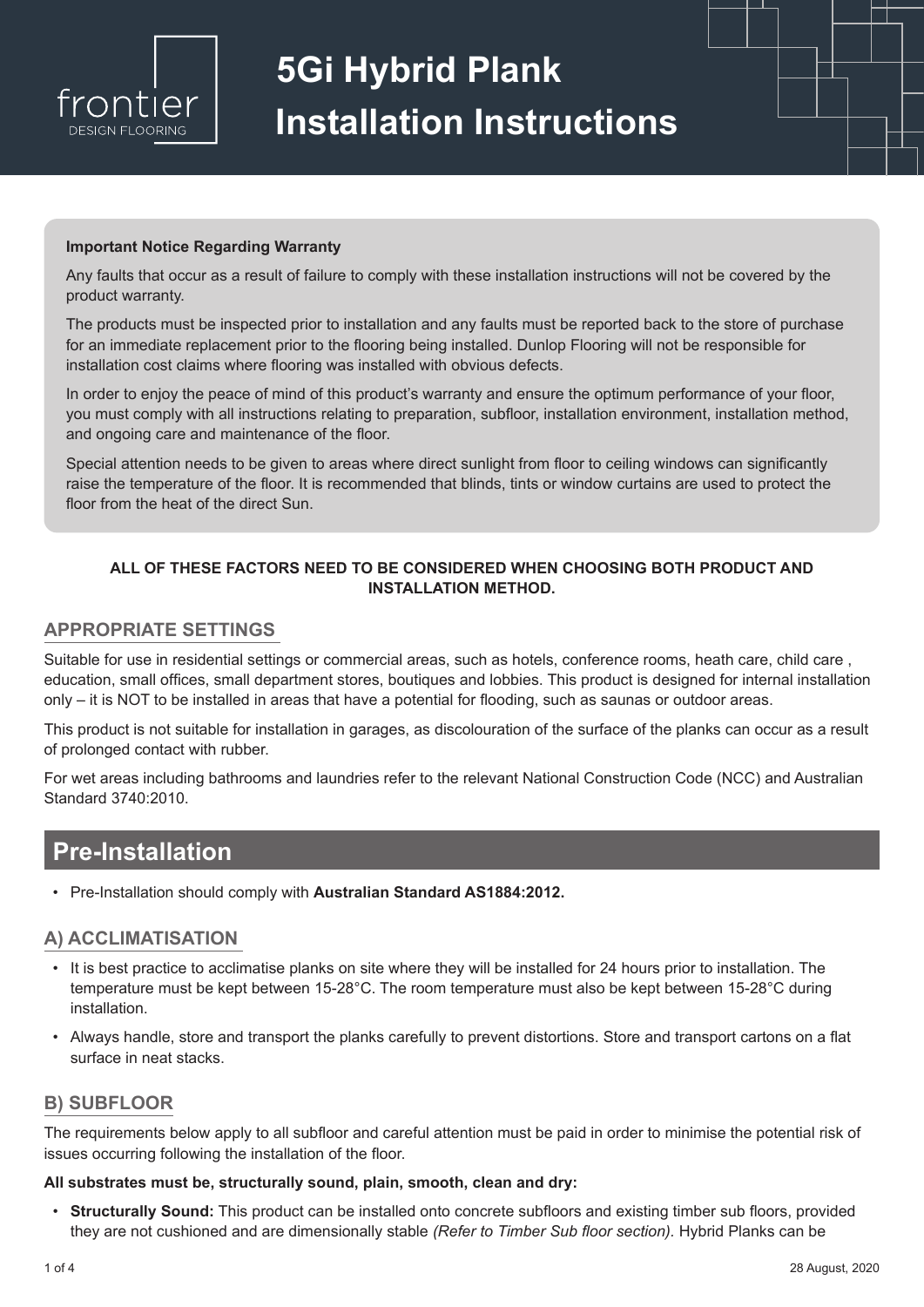installed over existing PVC, Linoleum and Ceramic Tiles. Carpet, carpet underlay and/or existing floating floors are not a suitable subfloor. (For ceramic tiled floor coverings please see subsection **B.2) Tile Sub Floor**)

- **Plain:** Deviations in any subfloor level must not exceed 2mm under a 1 lineal metre straight edge. Raised points must be sanded/ground down and depressions filled using levelling compound.
- **Smooth:** Must not exceed 1mm over a 150mm straight edge on concrete, wood and slate subfloors. Raised points must be sanded/ground down and depressions filled using levelling compound. Ceramic and porcelain tiles please refer to **B2.) Tile Sub Floor**.
- **Clean:** Ensure the subfloor is clean, subfloor should be vacuumed thoroughly to remove any loose materials, prior to installation.
- **Dry:** It is essential that the moisture content of any subfloor complies with **Australian standard 1884:2012** a maximum of **75% relative humidity for concrete subfloors and 10 – 14% moisture content for wood subfloors**. A high reading of Relative Humidity (RH) or Moisture Content (MC) will affect the integrity of the subfloor.

#### **The final responsibility for determining if the subfloor is adequately suitable for installation of the flooring, lies with the installer of the product.**

#### **B.1) TIMBER SUB FLOOR**

- Hybrid planks can be installed on particleboard or strip timber subfloors; however, the installation of a 200-micron black builders' plastic must be installed under the Hybrid Planks to ensure the product's backing does not grip on the fibrous subfloor.
- Existing timber floors should be securely fixed, to minimise the risk of squeaking.

#### **B.2) TILE SUB FLOOR**

- For existing Terrazzo, Marble, Slate and other textured non-porous surfaces, the Plane and Smooth criteria mentioned in **B.) Subfloors** General are applicable.
- For existing Ceramic and Porcelain Tiles grout joints wider than 3mm and deeper than 2mm should be filled with an appropriate levelling compound.
- The floor must be sound and firmly fixed, and any loose or powdery material removed from the joints.
- Any loose tiles should be removed and repaired to a structurally sound condition.

#### **B.3) HEATED SUBFLOORS**

#### **Always refer to the underfloor heating system's manufacturer recommendations for additional guidance on installing Hybrid flooring and the compatibility with their system.**

• Electrical underfloor heating system

It is **not recommended** to install hybrid plank flooring over an electrical underfloor heating system.

• Hydronic underfloor heating systems

#### **This is acceptable provided the following instructions are complied with:**

- Before installing over the newly installed heating system, operate the system at maximum capacity to force any residual moisture from the subfloor.
- Once this has been completed, switch off the heating system for installation of the flooring.
- It is recommended that the heat be applied in a gradual manner after installing the flooring.
- Ensure the **surface temperature never exceeds 28°C.**

#### **B.4 RUBBER & CORK ACOUSTICS UNDERLAYS**

- **Hybrid flooring is a floating floor which will float freely on the sub floor.**
- **A cork or rubber crumb acoustic underlay may cause friction with the foam backing on the planks.** Installation of a 200-micron black builders' plastic must be installed under the Hybrid Planks to ensure the product's backing does not grip on the cork or rubber underlay.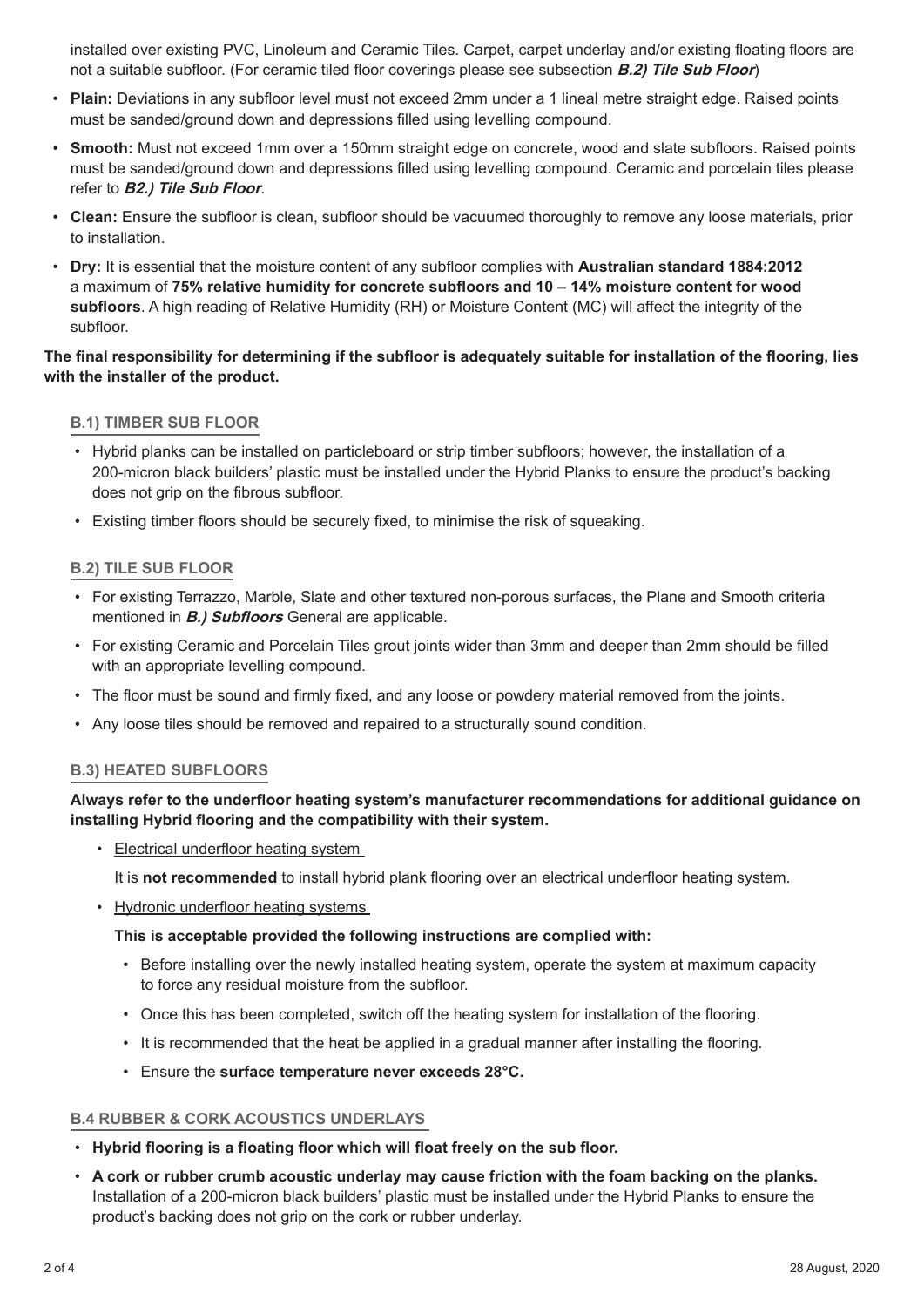### **C) LAYOUT**

- Check each plank for any manufacturing defects prior to installation. Dunlop Flooring will not be responsible for installation cost claims where flooring was installed with obvious defects.
- Hybrid Planks are manufactured to a consistent length with a limited pattern repeat. To achieve the most natural and realistic finish the planks should be laid randomly across the floor. This will result in a more natural looking floor, minimising pattern repeat.
- The boards should be fitted to run the length of the longest, straightest wall. In narrow hallways, install the floor parallel to the length of the hallways.
- Before laying commences, carefully measure the length and width of the rooms and hallways, plan the layout so the floors look balanced and ensuring borders are not less than half a plank width from the wall.

## **Installation**

- Ensure you have read and understood all the subfloor requirements detailed in the previous section.
- A perimeter expansion gap of a minimum of 10 mm is required around perimeter walls, permanent fixtures (benches, cabinetry, pipes, etc.). This gap can be covered with skirting, scotia or other profiles available.
- Skirting boards and door frames should be removed or undercut to allow for expansion.
- It is recommended a scotia / skirting of 15mm 20mm is used as the floor may contract during colder periods / seasons allowing for coverage.

**Note:** *Dunlop Flooring offer a matching 20mm scotia for our Hybrid Plank ranges, that will cover these expansion gaps.* 

- Adhesives are not recommended in the installation of this product.
- In doorways between adjoining rooms, the use of expansion joins should be utilised to compartmentalise your flooring to allow the area in the adjoining room to expand and contract independently.
- Areas that exceed 200m2 (or 20m in length or 10m in width) should also be compartmentalised by expansion joins.
- Do not install kitchen benches or fittings on top of the Hybrid planks. This will pin the floor in place and prevent it from floating freely.
- No fillers such as silicon or caulking agents are to be used around the perimeter of the installed area, as it will not allow the floor to float, expand and contract as it is designed to do.
- Never attach the skirting boards or scotia to the floor. This method does not allow the floor to expand and contract under the skirting boards/scotia.
- These planks utilise an innovative Valinge 5Gi locking mechanism. For more information and installation videos please see 5G-i™ installation video



towards the room, with the tongue facing the wall.

*This link will take you to an external video source: https://youtu.be/QQnxEfOsWEM*

• Planks are to be laid from left to right. Choose your starting corner and place your first plank against your spacer wedges to maintain the required expansion gap of 10mm. On the long side of the plank the grove should be facing

- Install the next plank in the row by placing the tongue end-join of the second plank into the groove end-join of the first plank.
- The tongue end of the second plank needs to be placed into the groove of the previous plank then, using a rubber mallet, gently tapped along the end join until the surfaces of the two planks are flush.

**Note:** *Excessive force is not required to achieve a secure hold. Ensure end joins are properly aligned before mallet is used, otherwise permanent damage could be done to the lock system.*